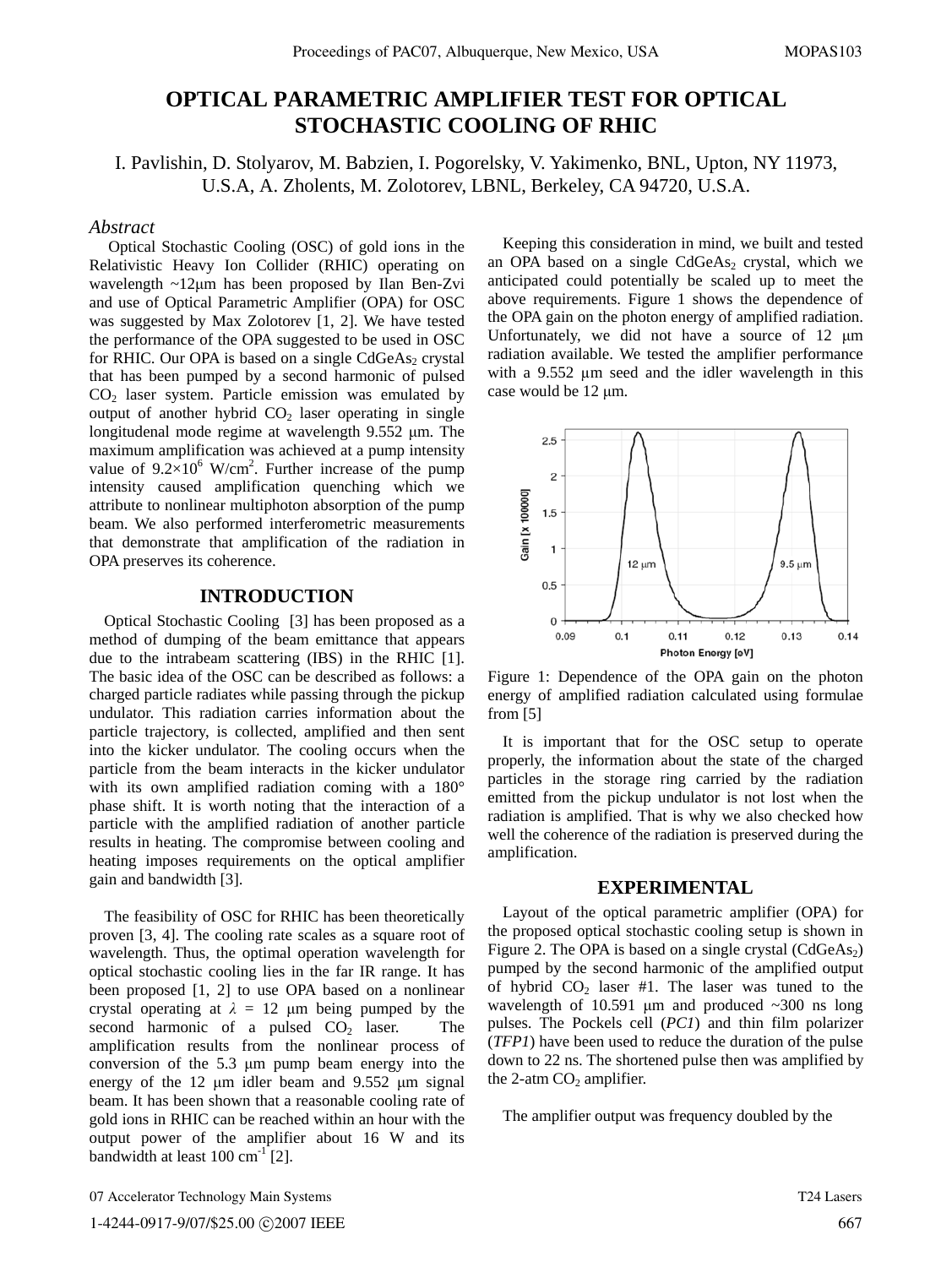

Figure 2: Layout of the OPA setup. Refer text for details.

 $CdGeAs<sub>2</sub>$  SHG crystal. The crystal has dimensions  $6\times6\times8.2$  mm and cut at the angle  $\theta = 30.0^{\circ}$ , which corresponds to Type I [5] mixing scheme for frequency doubling. With help of a telescope consisting of lenses *L1* and *L2* the pulse beam size and divergence were optimized to maximize the second harmonic output energy. The energy of the pulse entering the SHG crystal was varied with an attenuator *A1*. A small portion of the fundamental picked off after the attenuator *A1* by the beam splitter (*BS1*) was sent to photo diode (*PhD1*) and the pyroelectric detector used for energy and beam profile measurements. These measurements showed that the beam shape of the fundamental harmonic pulse was close to Gaussian. A four millimeter thick MgF<sub>2</sub> filter *F1* was used to block the fundamental frequency radiation.

The other hybrid  $CO<sub>2</sub>$  laser was used to emulate the emission of the ions going through pickup undulator. This laser was tuned to a wavelength of 9.552 μm and generated smooth pulses with a duration of about  $1.25 \mu s$ reduced to 10 ns by the assembly consisting of the Pockels cell *PC2* and the polarizer *TFP2*. In a similar manner, a small portion of the beam was picked off after the attenuator *A2* for output power measurements.

The OPA crystal has the same dimensions and the phasematching angle as the doubling crystal. The phase matching angle of the OPA is close to the one required for doubling frequency phase matching. The OPA crystal was cooled by liquid nitrogen. The idler beam was dumped by filters  $F3$  and  $F4$  made of 3mm thick  $CaF_2$  plates. Each of these plates reduces the intensity of the  $12 \mu m$  radiation more than 20 times, while the intensity of the seed beam is reduced by a factor of 1.4.

Mirrors *M11* and *M12*, beam splitters *BS1* and *BS2* and the delay stage *DS1* form Mach-Zehnder interferometer used for coherency measurements. Beam splitter *BS2* and interference filter  $F2$  completely blocked the 5.3  $\mu$ m pump beam. The intensities of reference and amplified beam were balanced with attenuator *A3* and filter *F4*. The interference pattern was imaged by a pyroelectric camera sensitive at this wavelength region.

#### **RESULTS AND DISSCUSSION**



Figure 3: Interference pattern of non-amplified (a) and amplified (b) beam (at gain equal to 4.0)

Figure 3 shows the interference pattern between the reference and the seed beams with (b) and without (a) amplification. In the later case the pump beam was blocked. The modulation amplitude of the interference pattern corresponded to the non-amplified beam is close to 100%. The modulation amplitude in the other case is about 85%. This shows that the amplification preserves the phase of the seed beam. Moreover, the interference pattern of the amplified seed beam is not shifted relative to the pattern of the non-amplified seed beam. Thus, the

T24 Lasers